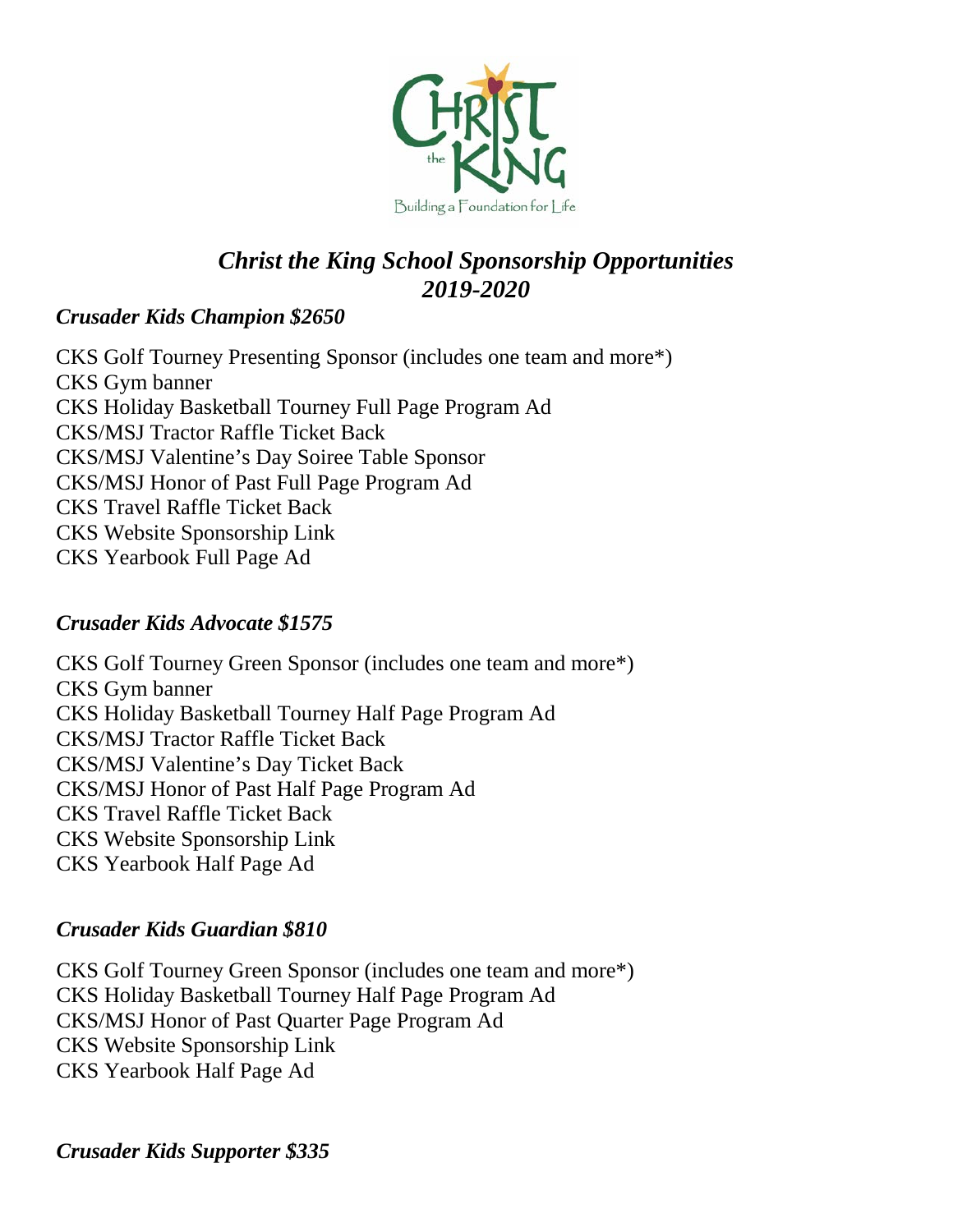CKS Golf Tourney White (Hole) Sponsor\* CKS Holiday Basketball Tourney Half Page Program Ad CKS/MSJ Honor of Past Eighth Page Program Ad CKS Website Sponsorship Link CKS Yearbook Quarter Page Ad

## *Inventory/a la carte pricing:*

Golf Tourney Presenting  $= $1500$  (two available) Golf Tourney Green  $= $550$  (unlimited) Golf Tourney White Sponsor  $= $100$  (unlimited)

Gym Banner  $= $125$  (limited availability)

Holiday Tournament Program Ad Full Page = \$100 (somewhat unlimited) Holiday Tournament Program Ad Half Page = \$50 (somewhat unlimited)

Tractor Raffle = back of ticket  $$250$  (10 spots)  $Traction$  Raffle Naming = Taken

Valentine's Day Soiree Table Sponsor \$150 (8 spots) Valentine's Day Naming = Taken

Travel Raffle = back of ticket  $$250 (3 spots)$ Travel Raffle Naming = \$500 (taken)

CKS Website Sponsorship Link = \$100 (unlimited)

Yearbook Full Page Ad = \$200 (somewhat unlimited) Yearbook Half Page  $Ad = $125$  (somewhat unlimited) Yearbook Quarter Page Ad = \$75 (somewhat unlimited) Yearbook Eighth Page  $Ad = $40$  (somewhat unlimited)

CKS/MSJ Honor Our Past Program: Full Page Ad = \$350 (somewhat unlimited) Half Page  $Ad = $185$  (somewhat unlimited) Quarter Page Ad = \$85 (somewhat unlimited) Eighth Page  $Ad = $50$  (somewhat unlimited)

*\*\* Don't want to commit to a package, but want to provide support in more than one area? Then use our ala carte discounts: 5% off any two a la carte, 10% off any three or more*

*\*\* Packages are negotiable.*